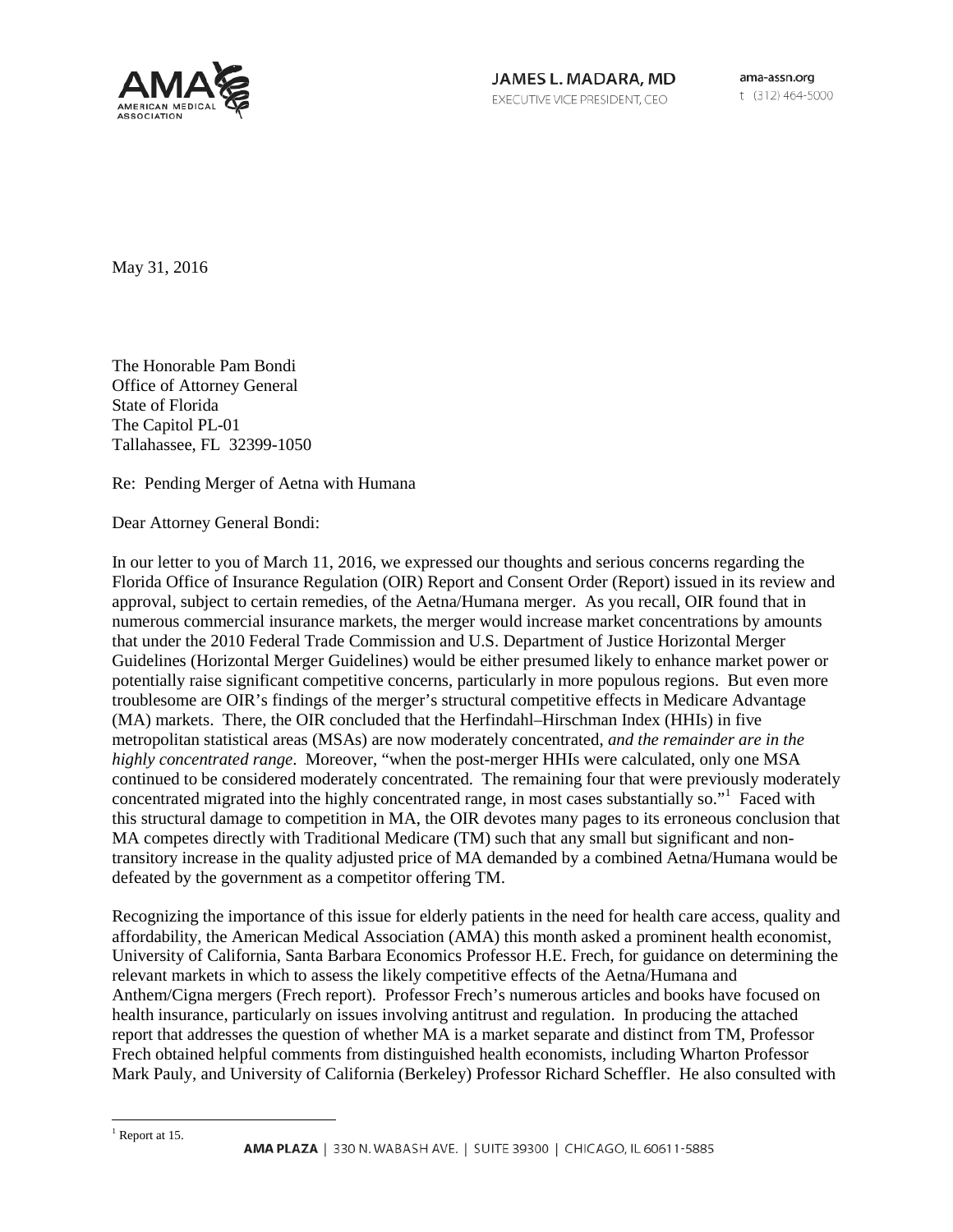The Honorable Pam Bondi May 31, 2016 Page 2

St. Louis University Law Professor Tim Greaney, a nationally-recognized expert on antitrust and health care.

Professor Frech concludes that seniors are not likely to switch away from MA plans to TM in sufficient numbers to make an anticompetitive Aetna price increase or reduction in quality unprofitable. In MA plans, Medicare pays most or all of the premiums to a private insurer.<sup>[2](#page-1-0)</sup> Most MA plans are health maintenance organizations (HMOs).<sup>[3](#page-1-1)</sup> In return for reduced choice of providers and utilization review, the Medicare beneficiary obtains more complete coverage. A Medicare beneficiary who wants to join an HMO has no other practical choice. TM is a very different type of plan than MA plans.<sup>[4](#page-1-2)</sup> It has no panels and no serious utilization review.<sup>[5](#page-1-3)</sup> Indeed, TM is the only surviving large-scale example of traditional indemnity insurance.<sup>[6](#page-1-4)</sup>

TM provides unrestricted choice of provider, but its benefit design exposes a beneficiary to risk of high out-of-pocket responsibilities. In 2013-14, 16 percent of Medicare beneficiaries faced out-of-pocket responsibilities that exceeded 20 percent of their annual income.<sup>[7](#page-1-5)</sup> Purchase of a private Medicare supplement can reduce the risk of high out-of-pocket responsibilities, but at a fairly high cost.  $8\,$  $8\,$  MA insurance, on the other hand, leads to less risk of high out-of-pocket responsibilities. MA plans cover more services than TM and they are required to have an out-of-pocket maximum that limits the risk exposure of beneficiaries. In MA plans, the average out-of-pocket maximum was \$5,014 per year per beneficiary in  $2015.<sup>9</sup>$  $2015.<sup>9</sup>$  $2015.<sup>9</sup>$ 

The combination of richer benefits and one stop shopping accounts for the strong preference by many seniors for MA plans. Over the long-term, MA plans are slowly increasing in share, attracting 31 percent of Medicare beneficiaries in 2015.<sup>10</sup> Research is consistent with the idea that beneficiaries treat MA plans as distinctly preferable to TM. Analysis of MA enrollees who were terminated because their plan left the market overwhelmingly (95 percent) actively sought another MA plan.<sup>[11](#page-1-9)</sup>

Professor Frech further observes that MA utilization control for hospitals appears to be quite strict, lending force to the idea that MA and TM are functionally different products.<sup>[12](#page-1-10)</sup> A recent study has found that when MA beneficiaries had to switch to TM, their hospital utilization and costs rose substantially.<sup>[13](#page-1-11)</sup>

Consequently, the closest competition to one MA insurer's plan is another insurer's MA plan and the presence of many competing MA insurers is what keeps quality and price competitive. This conclusion is buttressed by a recent study finding that when Humana offers a MA plan in the same county as Aetna, Aetna's premium is lower than in counties where Humana does not offer a plan.<sup>[14](#page-1-12)</sup> Additional research indicates that where there are fewer MA insurers, premiums are higher, showing that neither TM nor

<span id="page-1-0"></span><sup>&</sup>lt;sup>2</sup> See, Comments of H.E. Frech III PhD, Professor of Economics, University of California, Santa Barbara to the California Department of Insurance (May 19, 2016) (Comments of Professor Frech) at 12. (Exhibit A.)  $3$  Id.

<span id="page-1-1"></span> $^4$  Id.

<span id="page-1-4"></span><span id="page-1-3"></span><span id="page-1-2"></span> $^5$  Id.  $^6$  Id.

<span id="page-1-5"></span> $7$  Id.

<span id="page-1-6"></span> $\frac{8}{9}$  Id.<br> $\frac{1}{2}$  Id at 12-13.

<span id="page-1-8"></span><span id="page-1-7"></span><sup>&</sup>lt;sup>10</sup> *See*, Comments of Prof. Frech at 12<sup>11</sup> Id. at 13.

<span id="page-1-11"></span><span id="page-1-10"></span><span id="page-1-9"></span> $^{12}$  Id. at 13.<br> $^{13}$  Id at 13.

<span id="page-1-12"></span><sup>&</sup>lt;sup>14</sup> Spiro, Calsyn, O'Toole, "Bigger is not Better: Proposed Insurer Mergers are Likely to Harm Consumers and Taxpayers," Center for American Progress (Jan. 21, 2016)